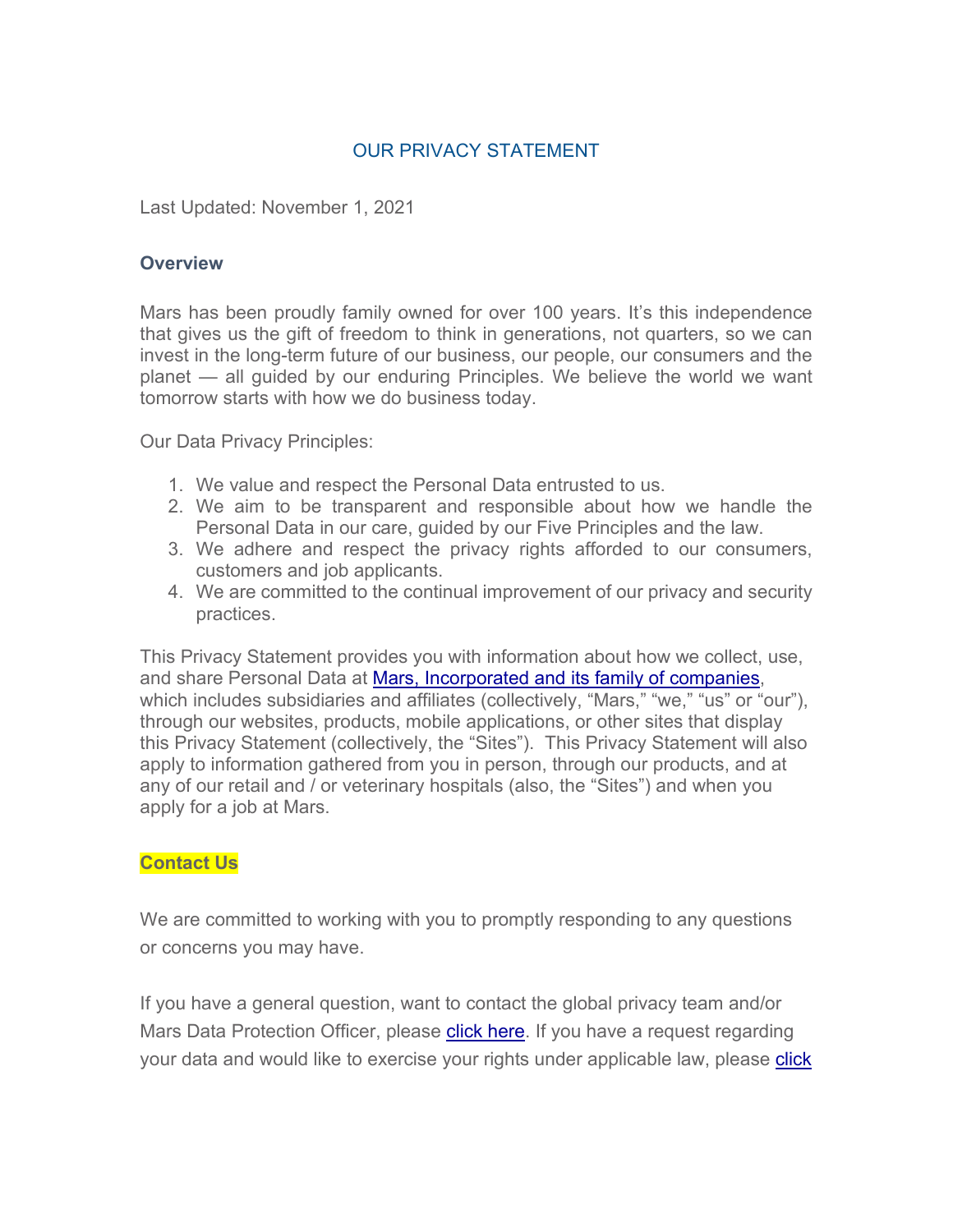[here.](https://privacyportal-eu-cdn.onetrust.com/dsarwebform/5f2759ff-9efe-412c-a3be-f13092d2c945/draft/9a93104f-e847-4c4b-85e8-dc821086d0cf.html) If you are a resident of California and wish to exercise your right to ask that we do not sell your personal data please [click here.](https://privacyportal-eu.onetrust.com/webform/5f2759ff-9efe-412c-a3be-f13092d2c945/98373dac-6247-48a6-a190-f0094af43ee8) You may also make a request by calling 1-844-316-5985, or by contacting a specific Mars entity with whom you have a relationship, including:

- Banfield Pet Hospital: by clicking [here](https://privacyportal-eu-cdn.onetrust.com/dsarwebform/5f2759ff-9efe-412c-a3be-f13092d2c945/0dc4c871-2bc5-4cd4-9bd0-9a1fcda6a4da.html) or by calling 888-899-7071
- BluePearl Specialty + Emergency Pet Hospital: by clicking [here](https://privacyportal-eu.onetrust.com/webform/5f2759ff-9efe-412c-a3be-f13092d2c945/8edb85a7-4d33-4cc0-a790-a39c24788247) or by calling 855-900-8444
- VCA Animal Hospitals: by clicking [here](https://privacyportal-eu-cdn.onetrust.com/dsarwebform/5f2759ff-9efe-412c-a3be-f13092d2c945/draft/f4834499-a0ae-4ad0-969c-e84ddc1ef86d.html) or by calling 1-844-276-5786.

To print this Privacy Statement, please click here.

## **What does this Privacy Statement apply to?**

This Privacy Statement applies to Personal Data collected or processed by Mars, [Incorporated and its family of companies.](https://www.mars.com/made-by-mars) The Privacy Statement applies if we collect Personal Data in-person, through our websites, mobile applications, email, veterinary hospitals, social media and other sites that display this Privacy Statement (the "Sites"). Your Personal Data includes information or a combination of information that could directly or indirectly be used to identify you ("Personal Data"). This includes identifiers like a name, ID number, location data, online identifier or to factors about physical, physiological, genetic, mental, economic, cultural or social identity. Please note, the definition of Personal Data can vary by region. If we collect information that is considered Personal Data in your region, we will treat it as such in accordance with this Privacy Statement and applicable local law.

Please read this Privacy Statement carefully to understand our policies and practices for your Personal Data. This Privacy Statement may change from time to time. We will tell you about material changes by posting a notice on our home page for a reasonable period of time and changing the "Last Updated" date. Please check back for updates.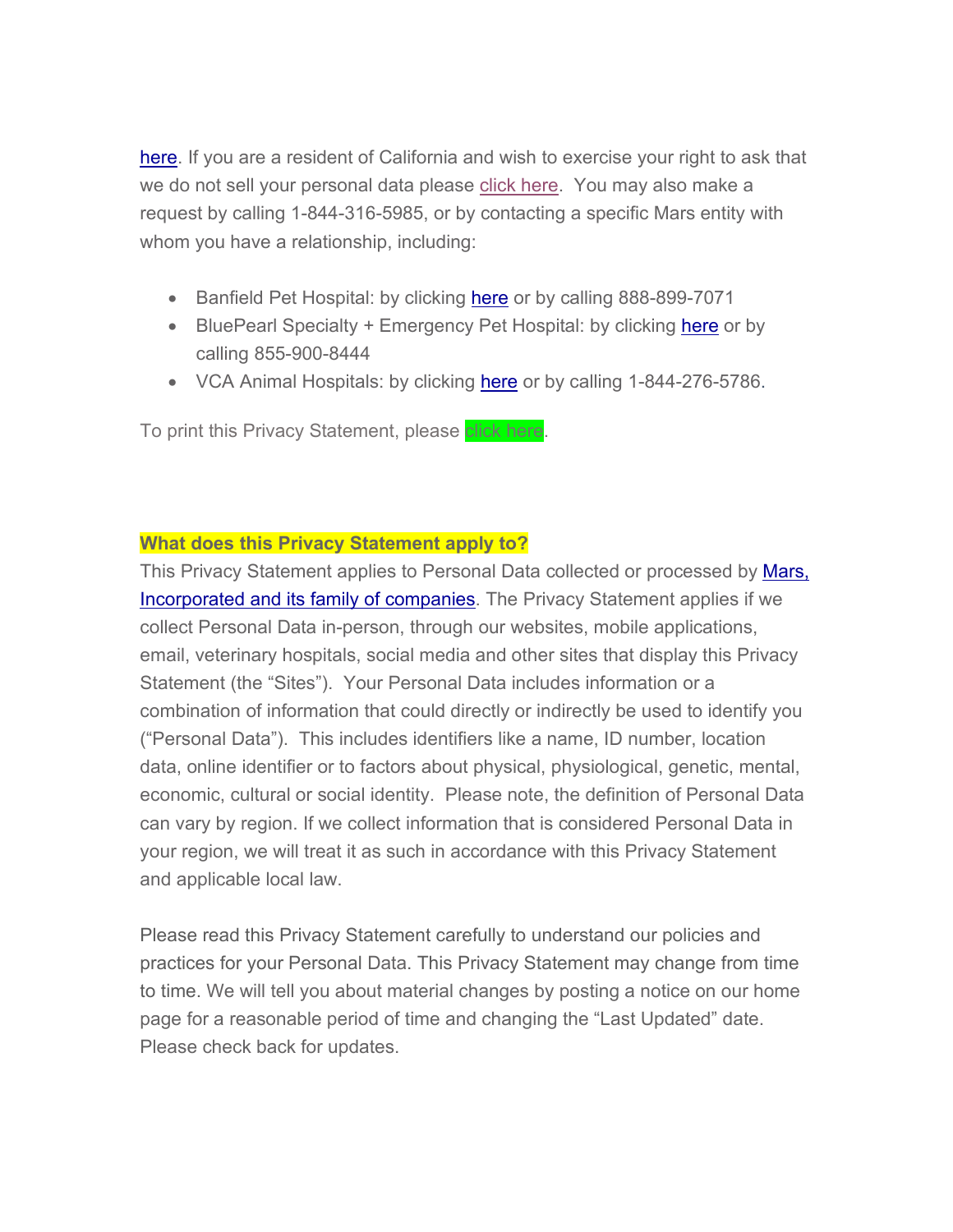We follow country and state data protection laws and we cooperate with data protection authorities.

If you are in a jurisdiction that recognizes the concept of a "data controller" or similar, the data controller is:

Mars, Incorporated c/o: Chief Data Protection and Chief Privacy Officer Dundee Road Slough, Berkshire SL1 4LG Contact:Chief.Privacy.Officer@effem.com or privacy@effem.com

#### **What categories of Personal Data do we collect and process?**

We may collect or process various categories of Personal Data. The following categories of Personal Data are followed by information about their source(s), purpose(s), and disclosure(s).

- **Identifiers.** We get identifiers directly from you or from third parties like data brokers or social media platforms. Identifiers are things like your name or contact information. We use these to provide and improve the features, products and services you request; for registration, contests and promotions; to communicate with you to provide information; to provide personalized content, information, and to send you brochures, coupons, samples, offers and other information on our products or our family of companies; when we perform our duties in a contract with you; for processing of Personal Data needed for the assessment and acceptance of customers or vendors; to deliver relevant advertising; and/or for research. They are shared for business purposes within the Mars family of companies and with service providers.
- **Personal Data categories contained in customer records.** We get this directly from you. We use this to provide and improve the features, products and services you request; to provide you with personalized content, information, and to send you brochures, coupons, samples, offers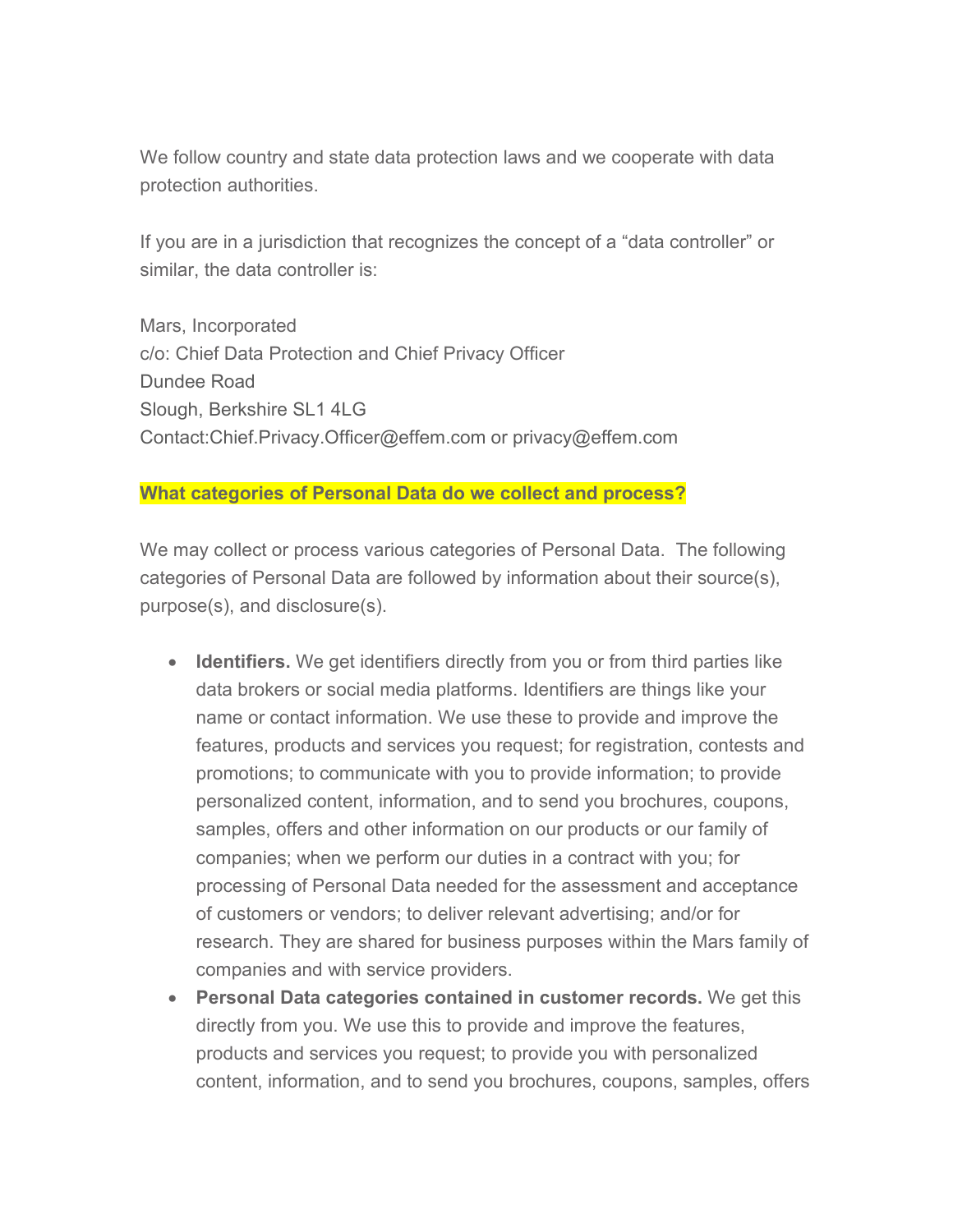and other information on our products or our family of companies; when we perform our duties in a contract with you; and/or for processing of Personal Data needed for the assessment and acceptance of customers or vendors. They are shared for business purposes within the Mars family of companies and with service providers.

- **Sensitive Personal Data, including protected classification characteristics, geolocation and precise geolocation information.** We get protected classification characteristics and precise geolocation information directly from you or from third parties, such as data brokers or social media platforms. We also get geolocation data directly from you, indirectly from you (e.g., if you allow location services), and/or from third parties like social media platforms. We may use these to provide and improve the features, products and services you request; for registration, contests and promotions; to provide you with personalized content, information, and to send you brochures, coupons, samples, offers and other information on our products or our family of companies; when we perform our duties in a contract with you; for processing of Personal Data needed for the assessment and acceptance of customers or vendors; and/or to deliver relevant advertising. They are shared for business purposes within the Mars family of companies and with service providers.
- **Commercial information.** We get this directly from you when you purchase goods and services at any of our retail locations, including our veterinary hospitals or online. We use commercial information to provide and improve the features, products and services you request; to provide you with personalized content, information, and to send you brochures, coupons, samples, offers and other information on our products or our family of companies; and/or to deliver relevant advertising. They are shared for business purposes within the Mars family of companies and with service providers.
- **Internet or other similar network activity.** We get this indirectly from you (e.g., from observing your actions on our Sites) or from third parties like data analytics providers. We use these to provide you with personalized content, information, and to send you brochures, coupons, samples, offers and other information on our products or our family of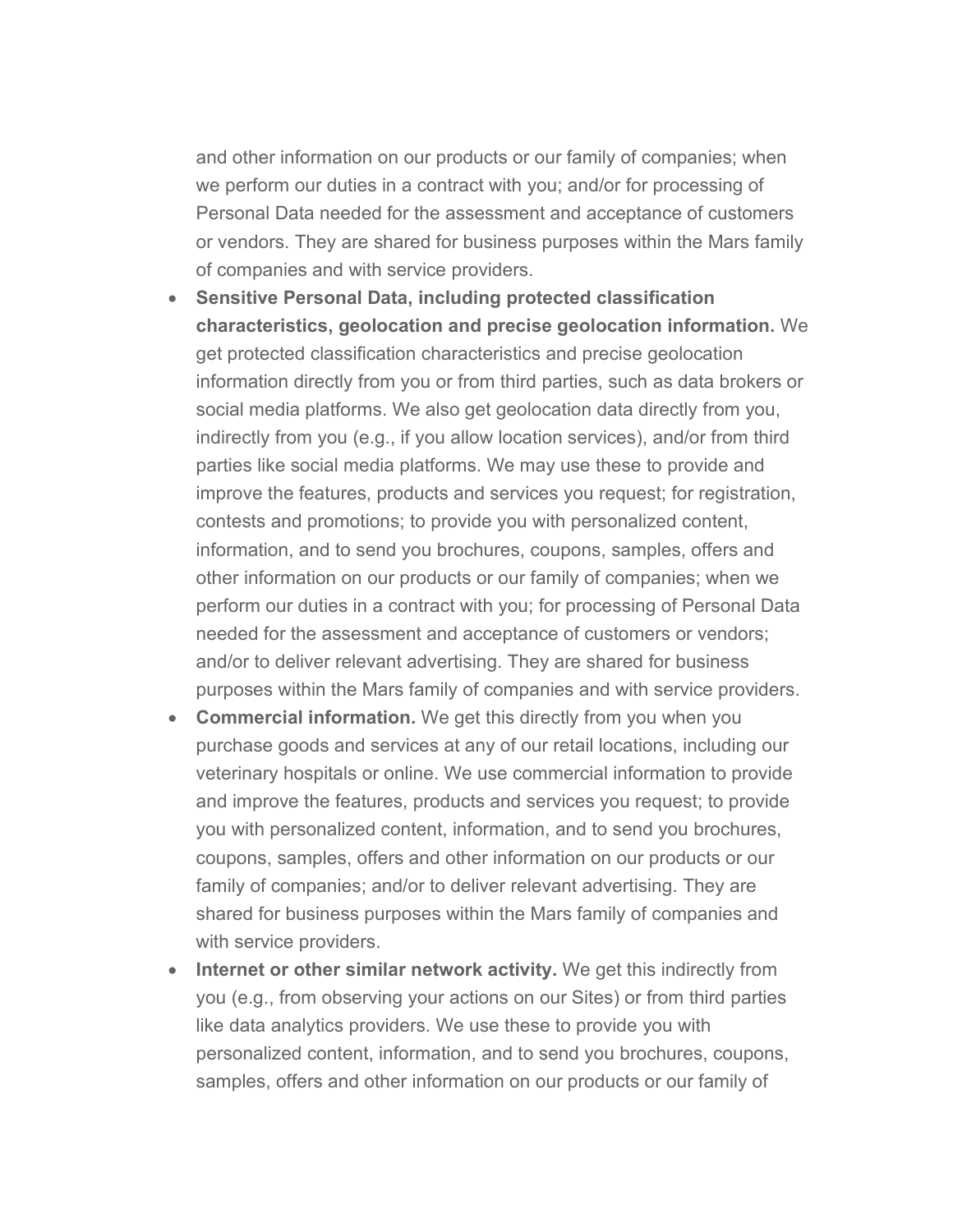companies; and/or to deliver relevant advertising. They are shared for business purposes within the Mars family of companies and with service providers.

- **Professional or employment-related information.** We get professional or employment-related information directly from you or from third parties (i.e., background check provider). We use these to process employment applications and when we perform our duty in a contract with you. They are shared for business purposes within the Mars family of companies and with service providers.
- **Inferences drawn from other Personal Data.** We receive these inferences indirectly from you (e.g., from observing your actions on our Sites) or from third parties, such as a data analytics provider. We use these to provide and improve the features, products and services you request; to provide you with personalized content, information, and to send you brochures, coupons, samples, offers and other information on our products or our family of companies; and/or to deliver relevant advertising. They are shared for business purposes within the Mars family of companies and with service providers.

We may collect information from various sources, including contact lists, demographic information originally collected from other companies of the Mars family, and personal data legally obtained from other third parties, which may be combined with other information that we collect for the purposes described below.

We collect the following specific pieces of Personal Data:

• **Personal contact details.** This includes information like names, addresses, telephone numbers, or email addresses. For example, when you provide contact details during online registration, when doing business with us, or when providing services to us. Some Sites allow you to establish a user-name and password to set up an account.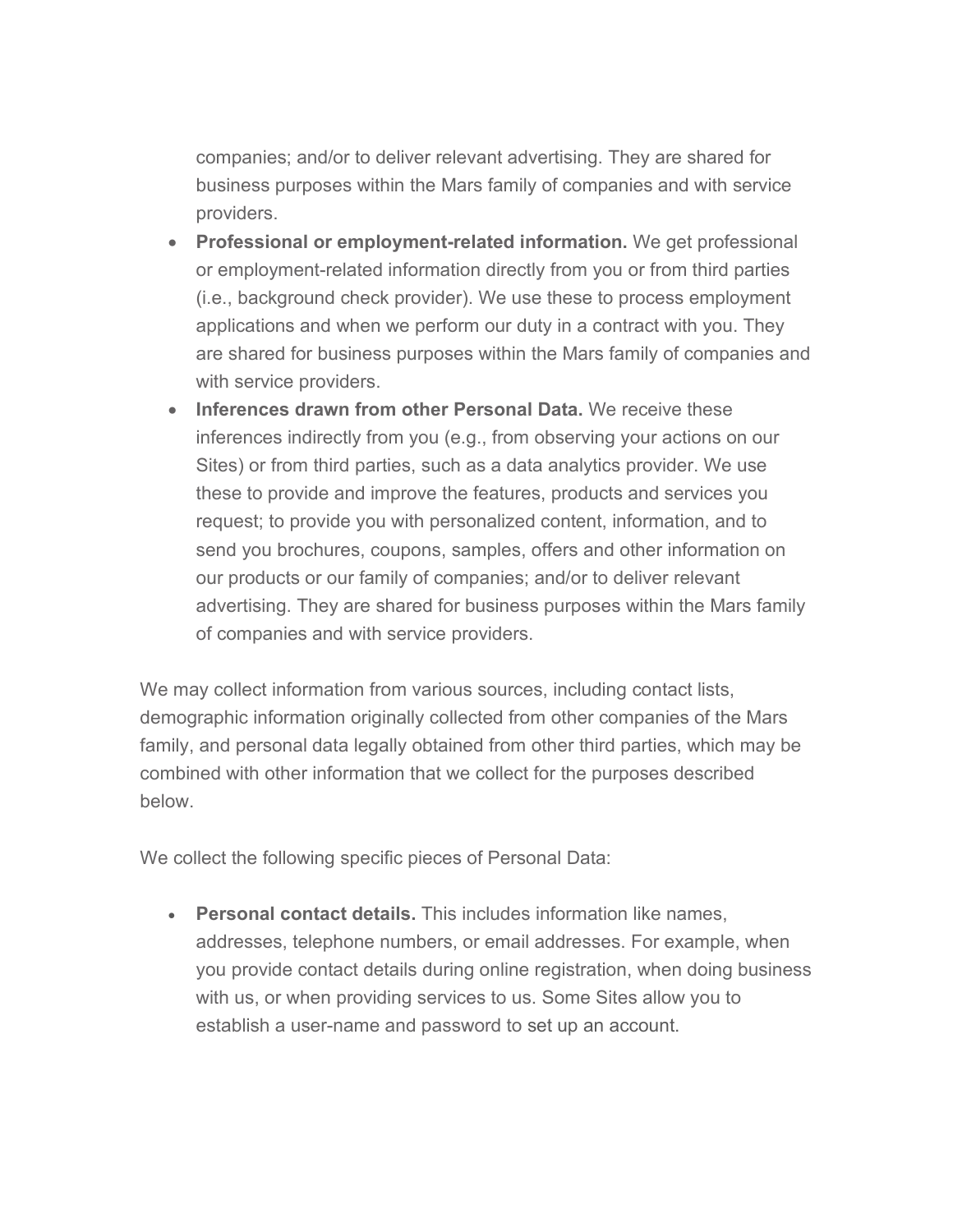- Information about your transactions with us. For example, your purchase history, and billing and shipping information, and other information about your use of our products or services.
- **Payment information.** This includes information from your credit or debit card, online payment account, or other payment options.
- **Unique customer and commercial information.** For example, usernames and other login credentials.
- **Information to indicate your interest in a position.** For example, your preferences, work history and information provided on job applications.
- **Demographic information.** For example, data such as age, gender, hobby or activities, taste or preferences.
- **Sensitive information.** For example, when you apply for a job with us we may collect certain information where allowed and/or needed by law and/or that you voluntarily choose to provide.
- **Data for agreements with customers or vendors.** This includes the assessment and acceptance of a customer or vendor. For example, we collect credit status or information publically available on sanctions or watch lists.
- **Information collected from our Sites and social media pages.** This includes information collected when you interact with us. For example, comments, photos, or other information that you post through blogs, message boards, or social networking.
- **Device information.** For example, Internet Protocol (IP) address, device identifier, device's operating system, browser type, websites visited before or after you visit our website, pages viewed and activities at our website, as well as interaction with advertisements.
- **Third-party service and advertising partners may also collect information automatically.**
- **Other information we have collected from you with your consent.**

**Information we collect about your pet – like your pet's species, breed, birthday, or treatment history – is not considered Personal Data.**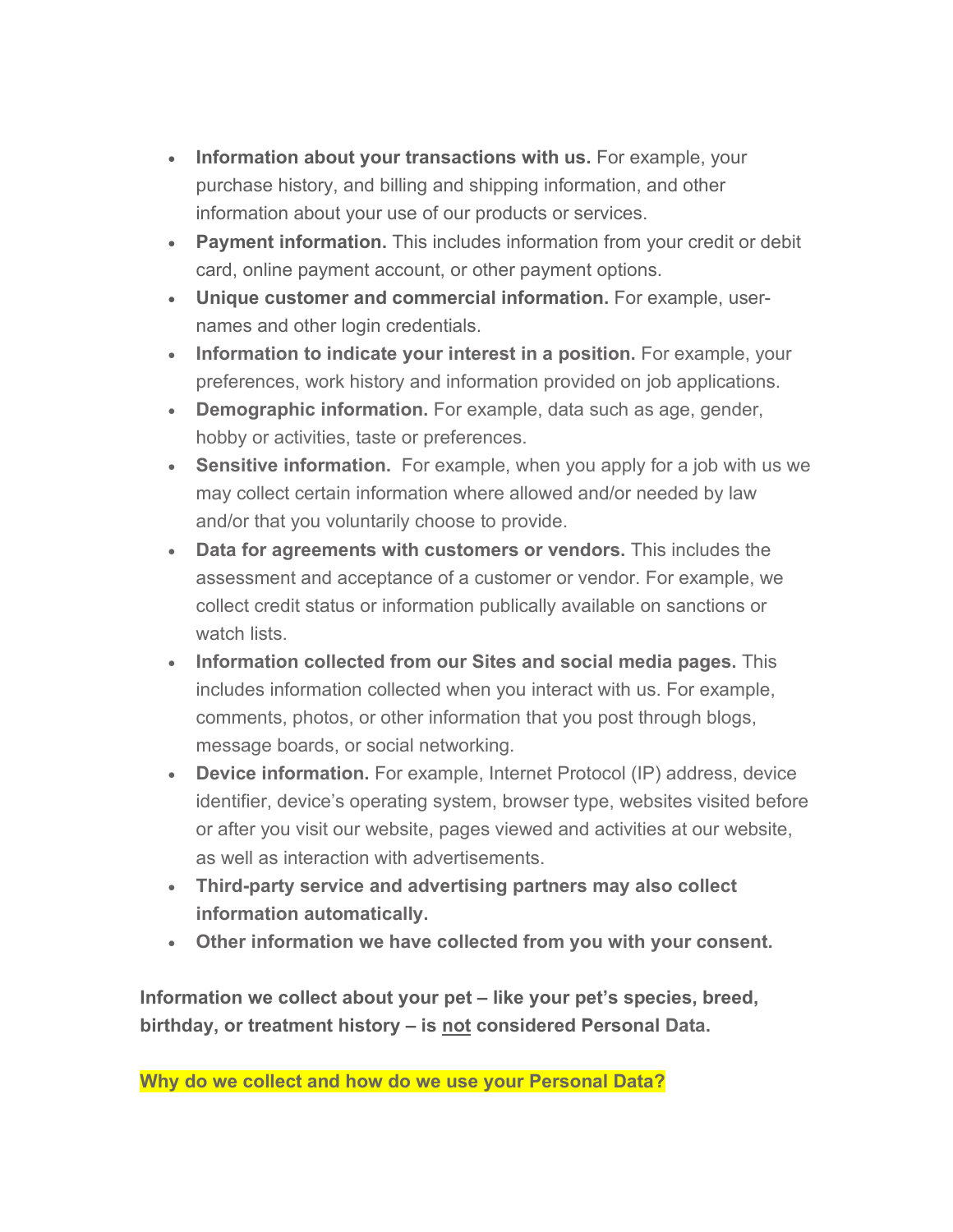We may use your Personal Data for various legitimate purposes including:

- **Providing the features, products and services you request.** We may use the Personal Data we collect to fulfil your requests for, and enable your use of, our features, products and services. This includes payment processing for purchases, subscriptions or sales, and to protect against or identify possible fraudulent transactions.
- **Registration, contests and promotions.** We may use your Personal Data to enter you in contests if you choose to enter, to notify you of results and to register you for certain features, products and services in line with your marketing preferences.
- **To communicate with you and provide you with information.** We may use your Personal Data to communicate with you, to respond to your questions or comments or to provide you with updates and news. And, if you have stated your interest in positions at Mars, to alert you when matching jobs open.
- **To provide you with personalized content, information, and to send you brochures, coupons, samples, offers and other information on our products or our family of companies.** Where required by law, we ask visitors providing email addresses to tell us if they would like more information or updates from us, such as information about products and services available from our family of companies. We also offer visitors an "opt-out" option if they wish to stop receiving information from us. Sometimes you may be asked to "opt-in" before we contact you in certain ways or before certain services become available.
- **When we perform our duty in a contract with you.** We may use your Personal Data when you work as a service provider or apply for a job with us, as needed. If you are a consumer or a user of our services, we will use your Personal Data to fulfil our duty in our agreement with you.
- **To assess and accept customers or vendors.** This includes verifying the identity and credit status of some customers or vendors, conducting due diligence, and screening against publicly available government and/or sanctions lists and other third-party data sources, the use of and participation in Mars' incident registers and sector warning systems and/or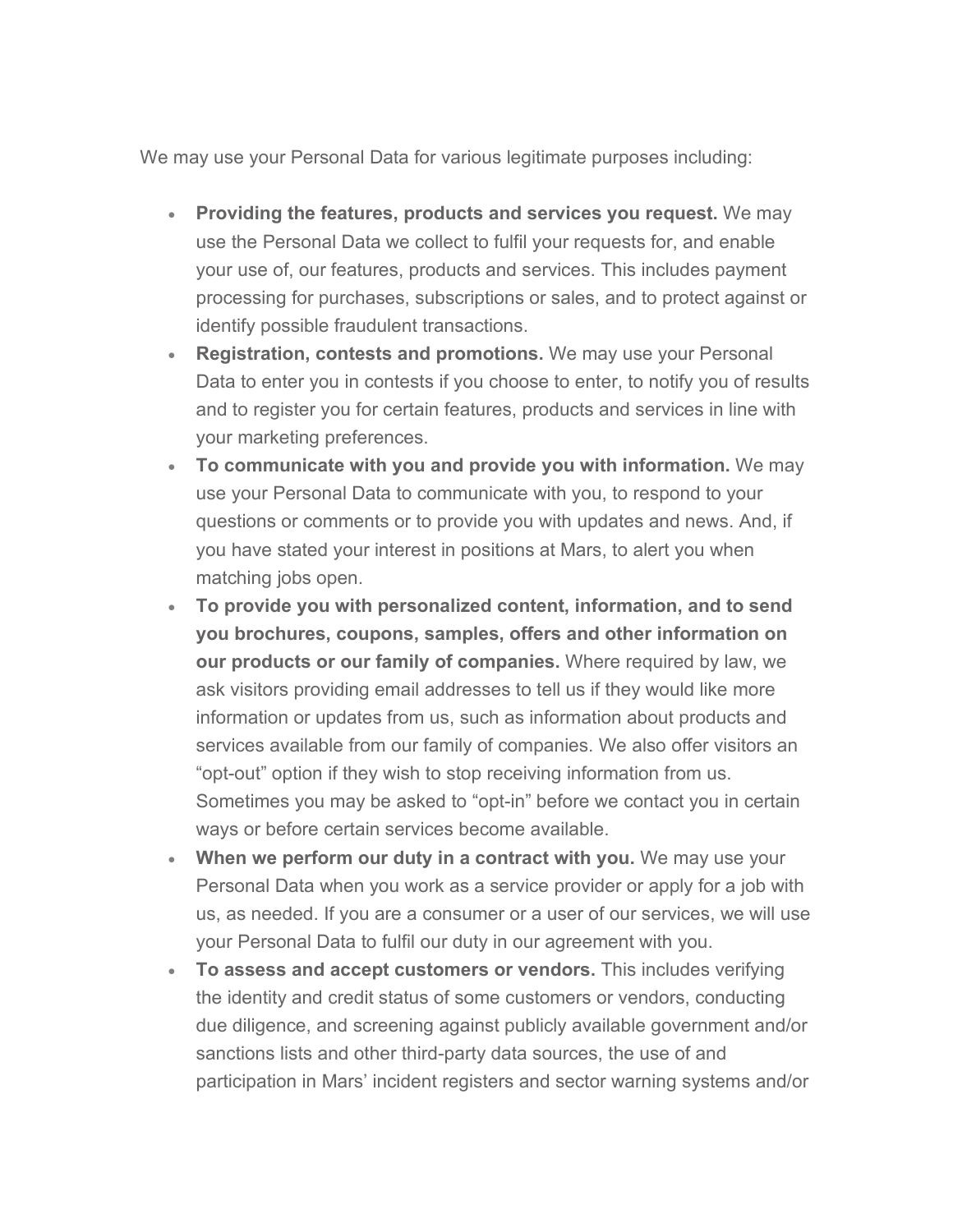third party verification services. Collecting this Personal Data may involve a credit reference agency or other third party.

- **To deliver relevant advertising.** We may purchase and use opt-in email lists to contact potential customers. We ask those providing the lists to confirm that-contact information is provided only for those who want to receive offers and information by email. We also may use demographic and preference information for advertising to target users for whom they are most relevant. This way, users will see advertising that is most likely to interest them. We honor opt-out requests. For further information about our advertising practices, please [click here](https://www.mars.com/mars-incorporated-adchoices-united-states) to see our policy on online interest-based advertising.
- **To provide you with other offers.** Sometimes we will make offers, coupons and information, including catalogues, available through mail. For example, when customers place an online order in our catalogue stores or sign up for one of our catalogues online we may add them to the list to receive that catalogue. We may also use lists from third parties or public sources. With your consent, we may exchange names and addresses with other companies who may contact you by mail to provide offers. You may unsubscribe at any time.
- **To improve the features, products and services that we offer through the Sites.** We may use Personal Data to improve the Mars family of product offerings, services, as well as our Sites and features.
- **To combine your data within the Mars family.** We may also combine Personal Data legally collected by other companies within the Mars family to create a single view of our customers, for internal market research and/or measuring the effectiveness of our campaigns and based on our legitimate interest. This enables us to understand where customers exist across our different brands and business divisions within the Mars family and will support us in improving our products and services.
- **For certain automated decision-making activities.** We may use the Personal Data we collect for online advertising, and / or making a personality profile for you. Details of the Personal Data we collect, how it is used, and how you may opt out of any automated decision-making is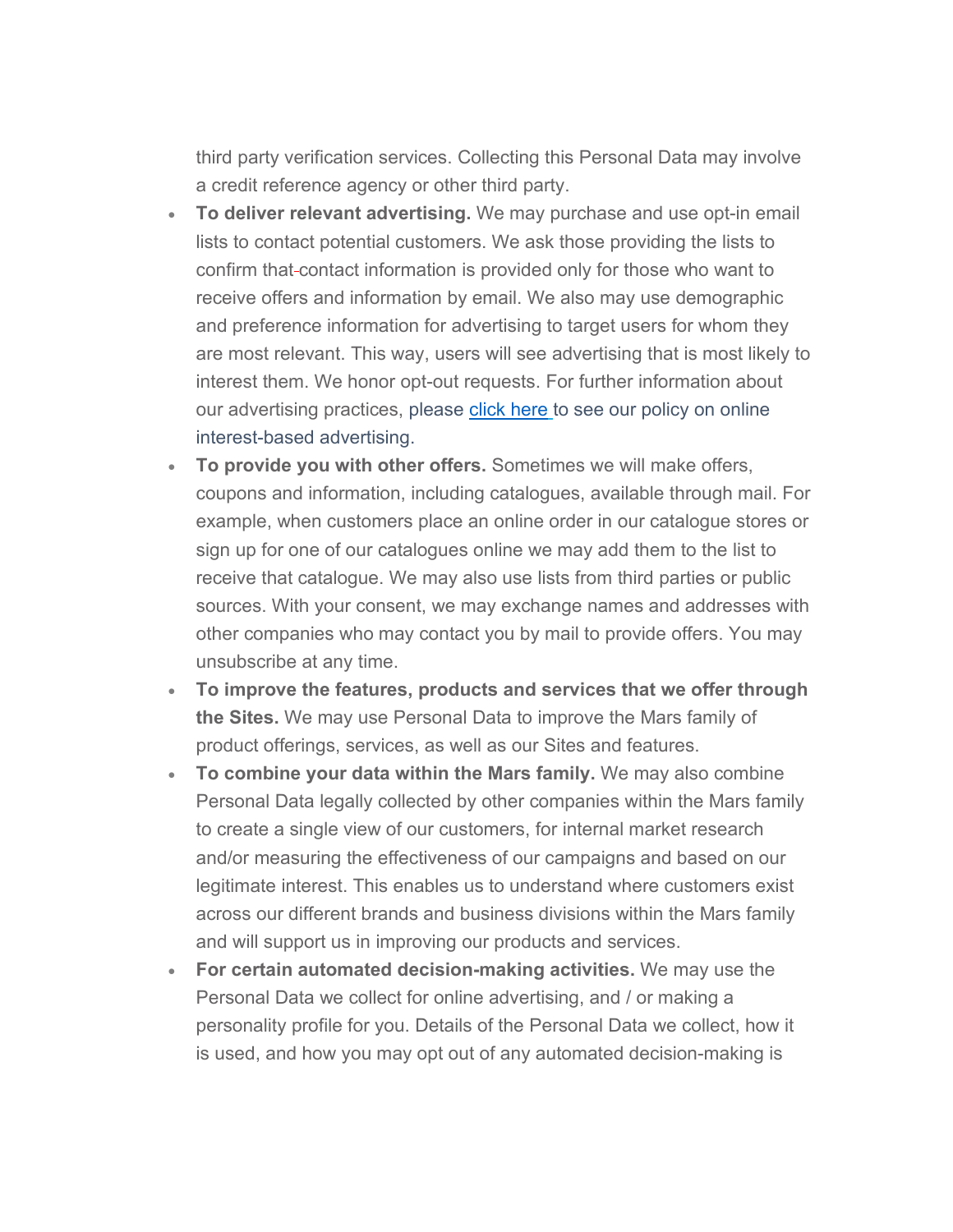explained below.

### **What are the lawful bases on which we may process your Personal Data?**

- **To protect your vital interests.** We may, for example, process Personal Data for health and safety reasons if you are at a Mars facility or, for job applicants, to further agreements with employee representations in some jurisdictions, and to protect the public interest.
- **At your direction and with your consent.**
- **For scientific research purposes.**
- **For other legitimate business purposes.** We may also rely on our legitimate interest to improve business and marketing practices. This includes but is not limited to legal compliance, research and analysis, combining data, clinical studies, evaluating diagnosis, treatment of petsand other purposes described above. When we rely on our legitimate interest, we'll carry out a legitimate interest assessment to ensure we consider and balance any potential impact to your rights under applicable data protection laws before we carry out any data processing. We won't use your Personal Data for activities where our interests are overridden by the impact on you, unless we have your consent or are otherwise required or permitted to by law.

## **How do we share and disclose your Personal Data?**

We may share or disclose your Personal Data for purposes consistent with this Privacy Notice in the instances below.

- **Within Mars and the Mars family of companies.** For instance to combine the Personal Data collected about you.
- **With vendors or agents.** We may share your Personal Data with companies we have hired to provide services for us. When we share Personal Data with companies to provide services for us, they are not allowed to use it for any other purpose. They must keep your Personal Data confidential unless you otherwise consent.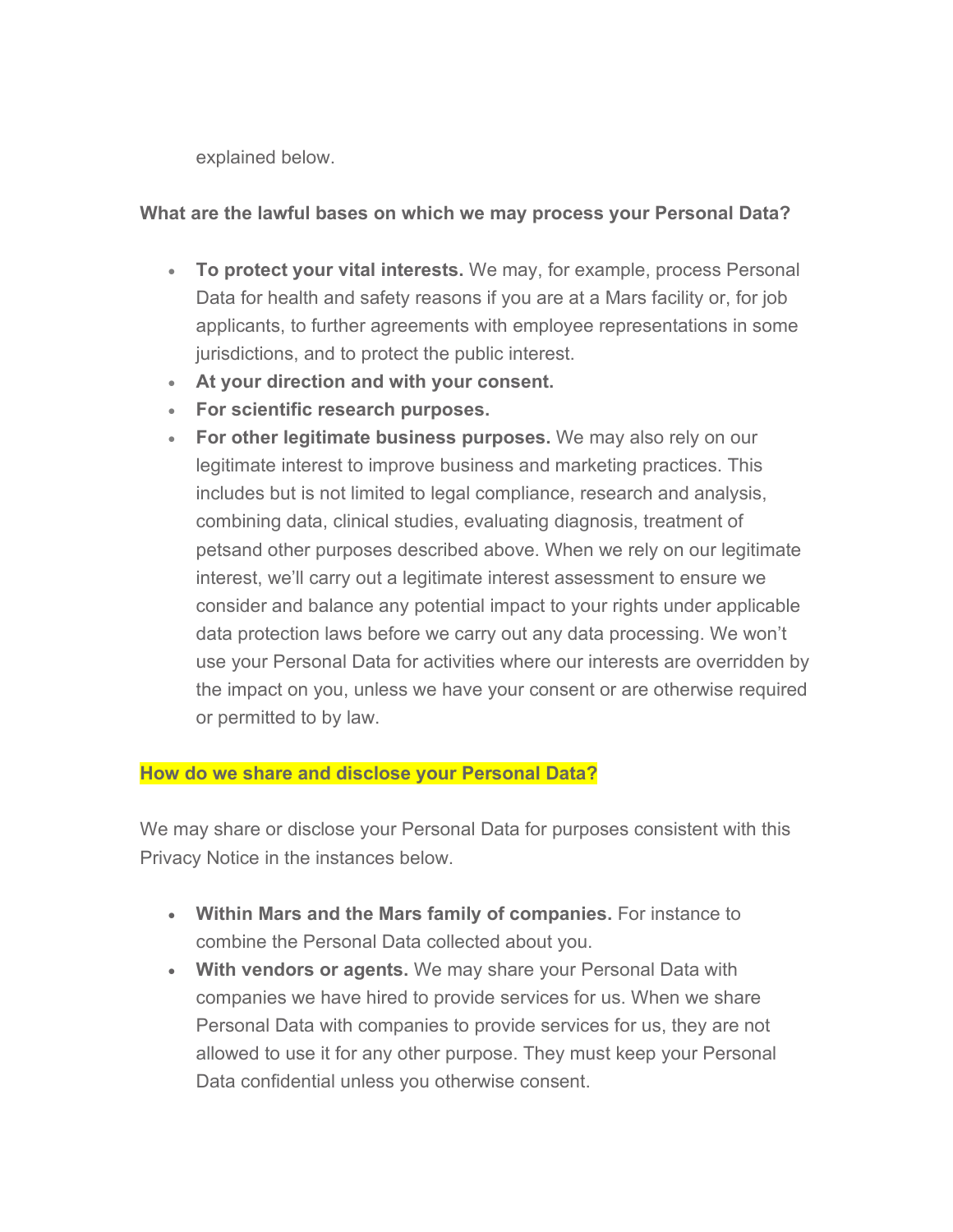- **Where your Personal Data may be transferred along with other business assets.** In such case, Personal Data may also be shared during any assessment process, subject to confidentiality and non-disclosure requirements.
- **Where we have received your direction or consent to the disclosure of your Personal Data.**
- **To comply with the law or respond to legal process or lawful requests,** including from law enforcement and government agencies**.**
- **To investigate consumer complaints or possible breaches of law, to protect the integrity of the website, to fulfill your requests, or to cooperate in any legal investigation.**
- **To protect the rights or property of the Mars family of companies or our customers,** including enforcing the terms governing your use of the services**.**
- **To act on a good faith belief that access or disclosure is necessary to protect the health and / or safety of our associates, customers, the public, and pets.**
- **To support other legitimate business purposes.** This includes but is not limited to legal compliance, furthering clinical studies, evaluating diagnosis and treatment of pets.

Please note that the Sites may include links or refer to third-party websites whose privacy practices may differ from ours. If you submit Personal Data to any of those websites, your information is governed by their privacy policies. We encourage you to review the privacy policy of any website you visit.

We may sell anonymized data to third parties, and we may share anonymized or non-personally identifying information as described above. We may combine anonymized or de-identified information with other anonymized or de-identified information from other sources. We also may share aggregated and anonymized information with third parties, including for example advisors, advertisers, and investors, for general business analysis. For example, we may tell our advertisers the number of visitors to our website and the most popular features or services.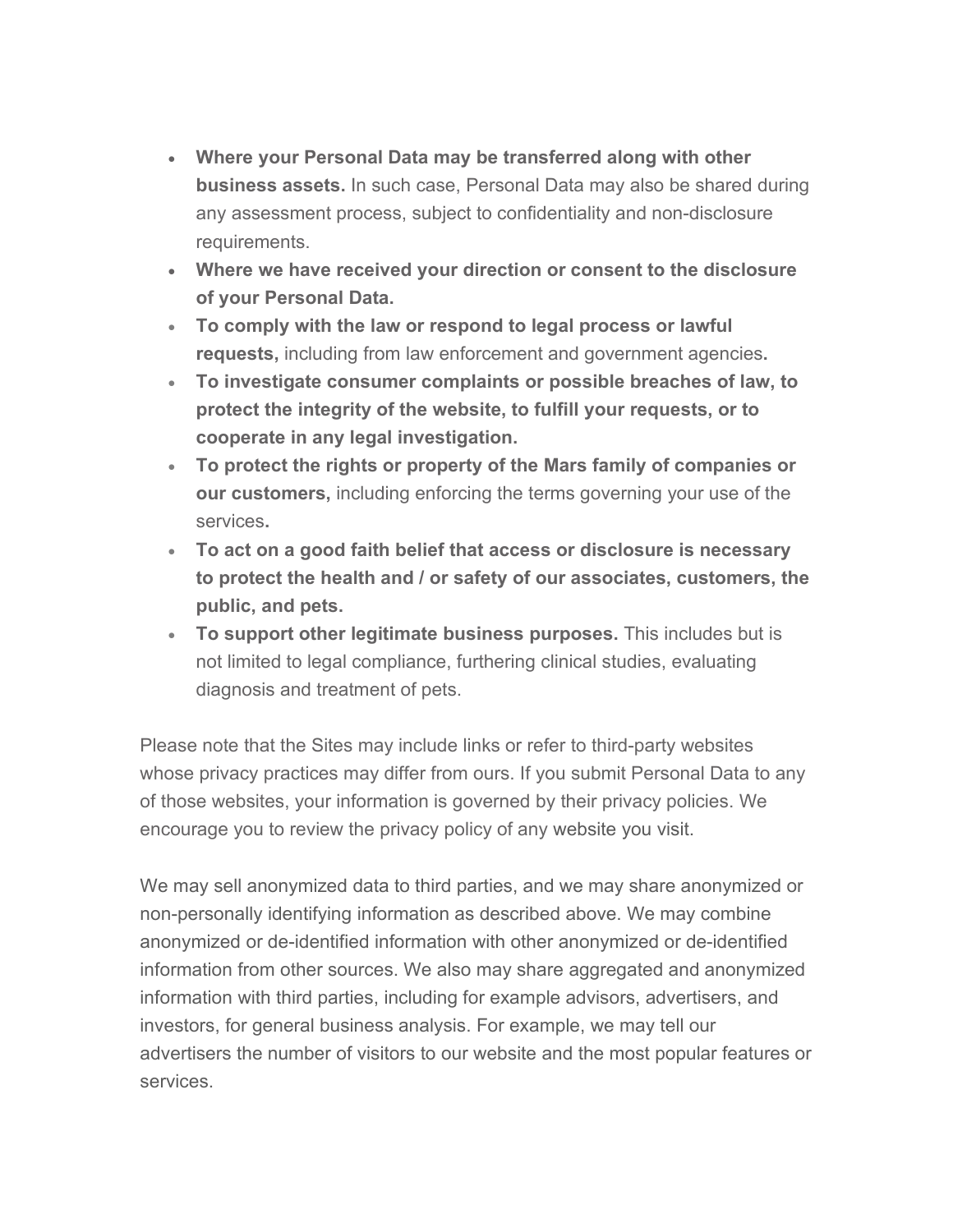#### **Applying for a job at Mars**

When you apply for a position with the Mars family of companies, we will process your Personal Data as described here, in compliance with applicable data protection laws. Mars respects your privacy and will treat your Personal Data as a job applicant as confidential. We will use and share your Personal Data as described in this Privacy Statement, and also as described below as it relates to you as a job applicant.

#### **Personal Data we collect about you as a job applicant**

When you apply for a job at Mars, we ask you to provide Personal Data to evaluate your application. You may also choose to provide additional Personal Data (for example, information about hobbies and social preferences). All information is provided on a voluntarily basis and you choose what Personal Data you want to provide. Please note, if you choose not to provide requested Personal Data, our ability to consider you for a position may be limited.

### **Information from third parties**

We may also get information about you from public sources or third parties. For example, to verify information in your application or conduct background screenings through a third party, as allowed by applicable law. If you choose, you may provide us with Personal Data on third party sites like LinkedIn, if applicable in your market. If you choose to authorize Mars to access this Personal Data, you agree that Mars may collect, store and use this information in accordance with this Privacy Statement.

### **How Mars uses your Personal Data as a job applicant**

Mars will use your Personal Data to process your application, including for the below purposes.

- Recruitment, evaluation and selection of job candidates
- General, human resources administration and management
- Conducting satisfaction surveys (for example, to manage and improve the recruitment process)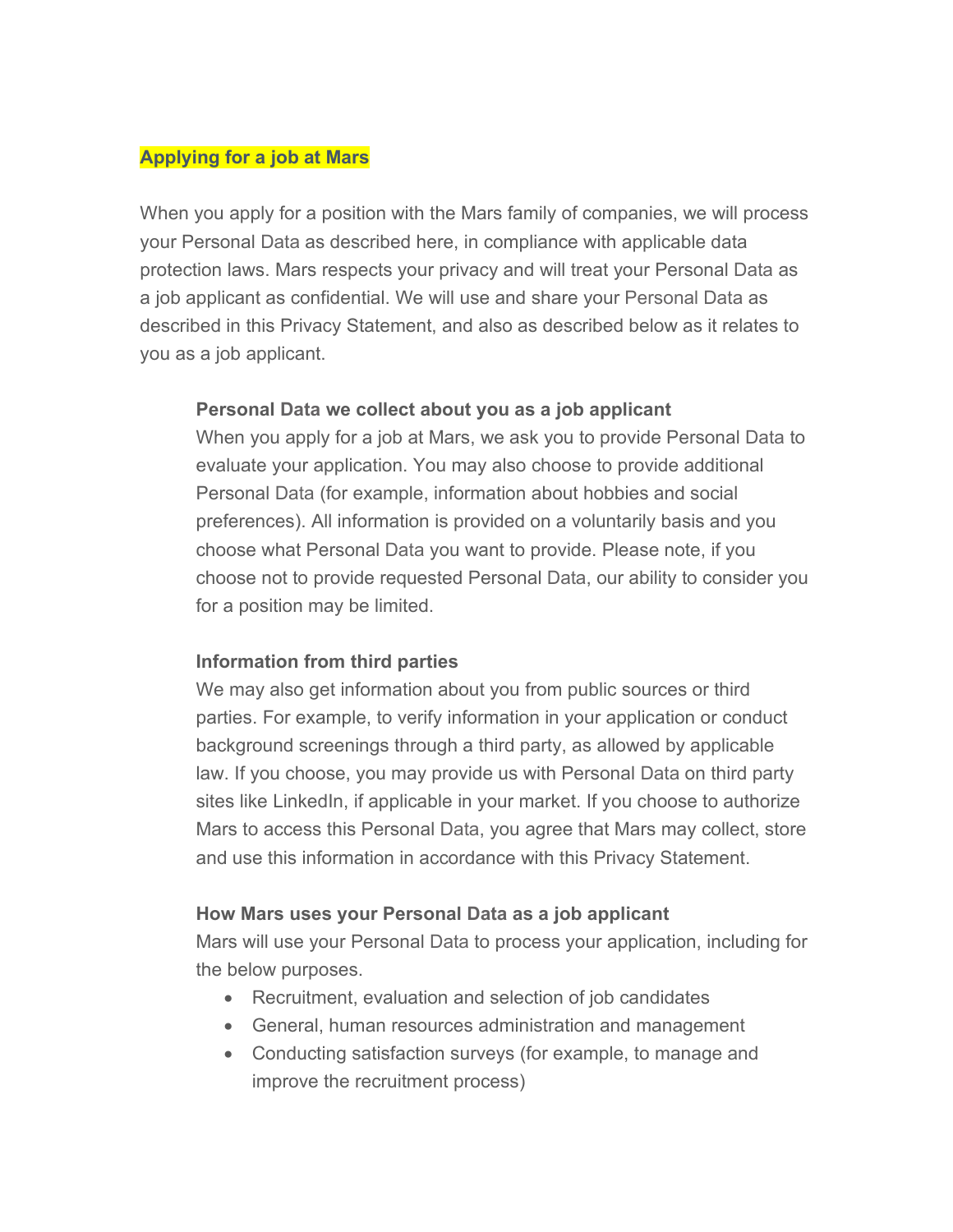- Verifying your employment reference(s), conducting background checks and related assessments
- Compliance with legal and company requirements (for example, to monitor diversity)
- Communicating with you regarding your application and interest in **Mars**
- Future job opportunities if you allow this use

## **Profiling and automated decision-making**

Mars may also process your Personal Data for data and statistical analysis. To comply with legal requirements or for Mars' legitimate interests, we may deploy global-level recruiting analysis and diversity monitoring, with your consent and where permitted by applicable law. You have the right not to have a decision made about you that is based solely on automated processing, including profiling if that decision produces legal effects about you or significantly affects you. **Mars does not, as part of its recruitment process, make solely automated decisions about candidates.** 

**With whom will Mars share your Personal Data as a job applicant?** Your Personal Data will be shared among Mars entities in the Mars family and only with those Mars associates who really need it to perform their tasks and duties, and to third parties with a legitimate business need. Third parties specific to job applicants include recruitment agencies, consultants, background service providers and attorneys. These service providers may change depending on the Mars entity that employs you and may change over time. We always seek to ensure that third parties handling Personal Data do so in a manner consistent with this Privacy Statement and in accordance with applicable law.

**How We Communicate with You**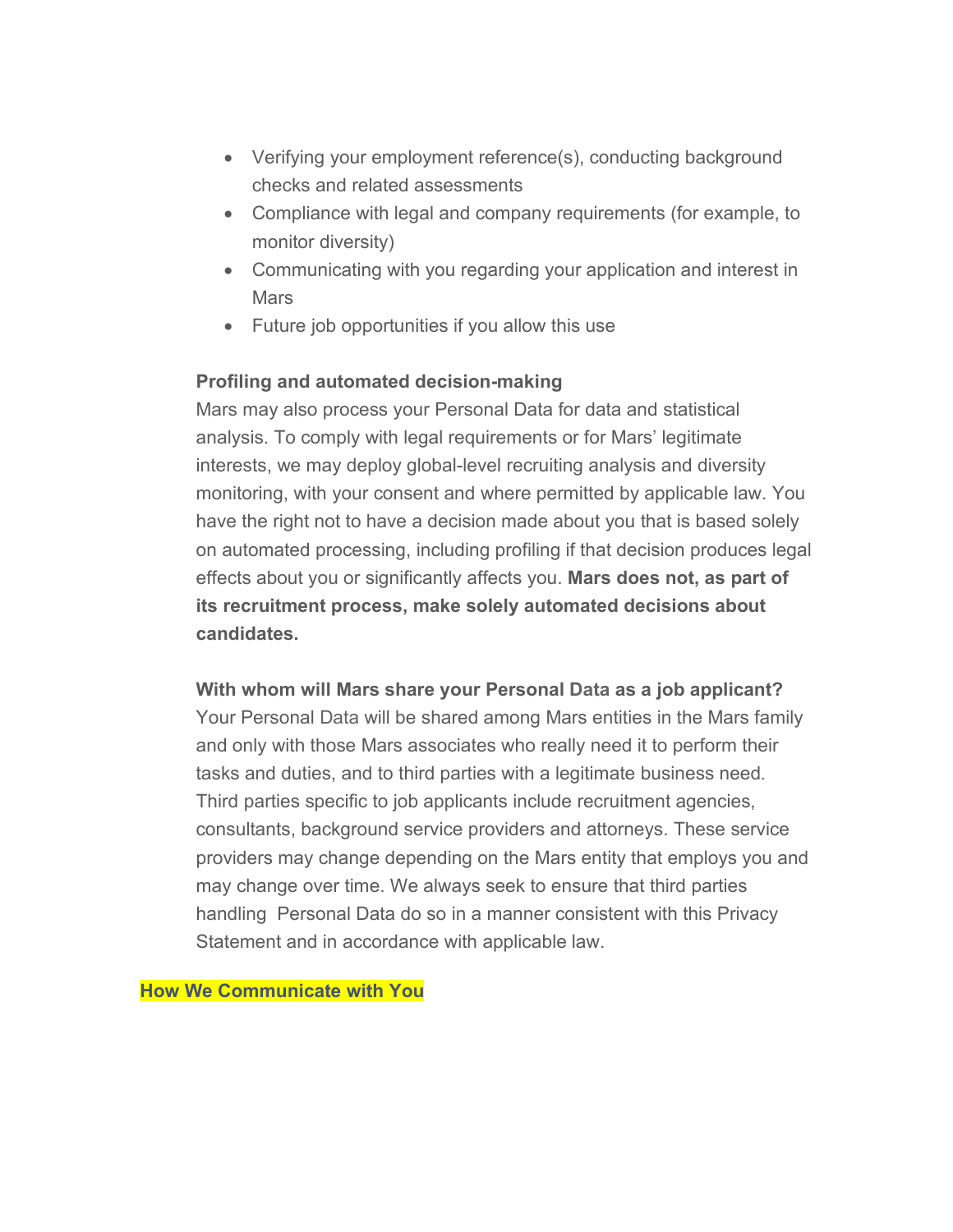If you no longer want us to use your contact information to promote Mars' or third parties' products or services, please reach out to us using the contact information provided above.

If we send you a promotional email, you may also unsubscribe at the bottom of the email to opt out of future promotional emails. In some instances, we may request your consent before sending you promotional emails. By declining to provide consent, you will not receive certain emails from us.

Even if you choose not to receive promotional emails, you may still receive emails that facilitate, complete or confirm a commercial transaction that you have already agreed to enter with us. These include communications about your pet's health, appointment reminders, completion of your registration, correction of user data, password reset requests, transaction confirmations, shipping notices, and other communications essential to your transactions with us.

We may also offer text/SMS messaging to you. In some circumstances, we might require you to opt-in to receive text messages from us. At any time, you may optout of receiving particular text messages from us (other than text appointment reminders) by texting-STOP in response to any text message.

Unless expressly noted, all text messaging services are offered without charge to you. Message, data rates and other charges may apply. You are liable for any mobile phone charges incurred (usage, subscription, etc.) as a result of using any of our products or services. Please consult your mobile service carrier's pricing plan to determine the charges for sending and receiving text messages.

#### **Children**

#### **What about children's privacy?**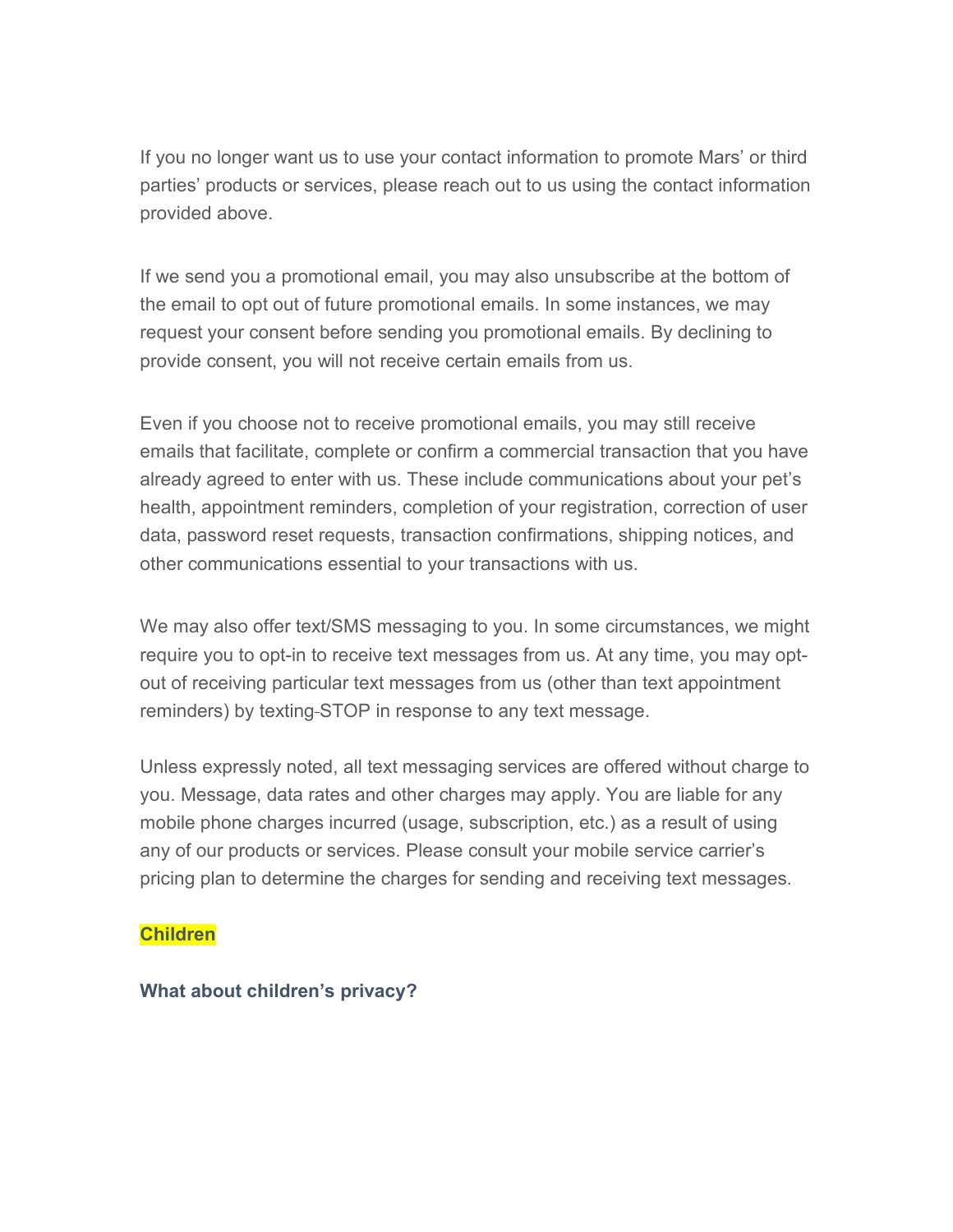Most of our websites are designed and intended for adults. Where one of our websites is intended for a younger audience, we get consent from a parent or guardian in accordance with local law.

For more information, please read the [Mars Marketing Code.](https://www.mars.com/global/about-us/policies-and-practices/marketing-code) If you learn that a child has, in violation of this policy, registered for email newsletters, or otherwise provided their Personal Data, please report it to us [using](mailto:privacy@effem.com?subject=Use%20of%20site%20by%20Child) the contact information provided at the top of this policy. If we become aware that an underage user has provided Personal Data without parental permission, we will terminate that account and delete all Personal Data provided by that user to the extent feasible.

#### **Advertising and Cookies**

#### **What are our policies regarding online interest-based advertising?**

Please see our [Ad Choices](https://www.mars.com/mars-incorporated-adchoices-united-states) and [Cookies](https://www.mars.com/cookies-english) notices for detailed information on our practices around online interest-based advertising and the use of cookies.

#### **Additional Helpful Information**

#### **What else do you need to know?**

#### Where is your information stored and processed?

Personal Data we collect or receive may be stored and processed in the United States or any other country where we or our service providers have facilities.

The servers and databases storing Personal Data may be located outside the country from which you accessed the Site and in a country that does not have the same privacy laws as your country of residence. The Personal Data you provide us may be sent abroad in accordance with legal requirements. We will collect, process and use Personal Data only in accordance with this Privacy Statement.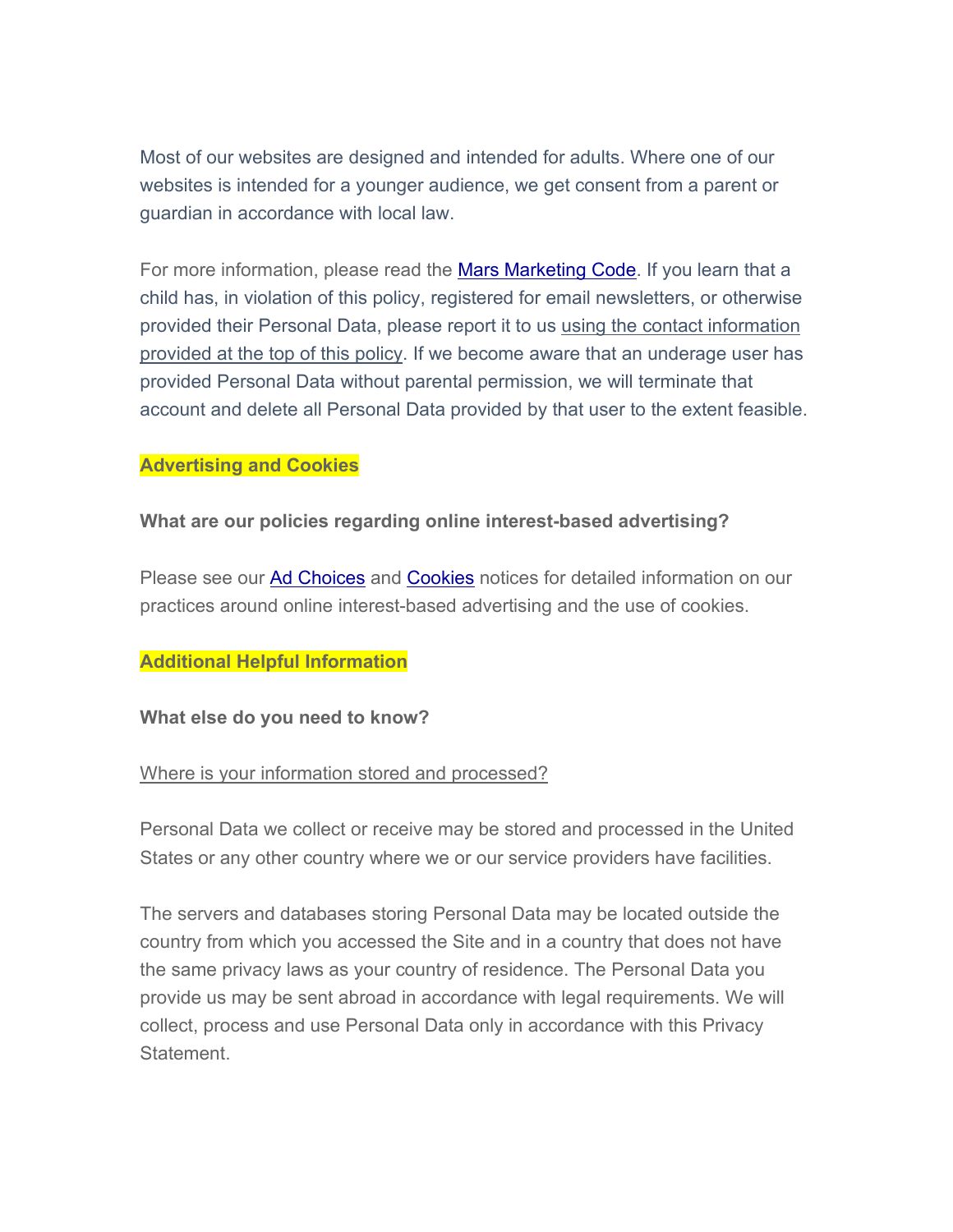### How long do we store your Personal Data?

We retain and store your Personal Data only for as long as we have a legitimate business purpose and in accordance with our data retention policies.

# What about Personal Data that is publicly available (such as in chat rooms, message boards, or other interactive forums)?

We may offer chat rooms, message or bulletin boards, or interactive areas where visitors may publish comments or information. If there is a chat room, bulletin or message board, social networking opportunities or other interactive areas, be sure to check posted rules. You will be bound by posted rules, as well as our Site Terms of Use. Rules for participation may establish age and other restrictions, such as posting abusive, offensive or inflammatory content. Anything you post online is public information. We are not responsible for anything you voluntarily post online. Users should use caution when disclosing Personal Data online.

### **Assignment**

We may share or transfer your Personal Data in the course of any direct or indirect reorganization process including, but not limited to, mergers, acquisitions, divestitures, bankruptcies, and sales of all or part of our assets. Your Personal Data may be shared following the completion of such transaction and/or during the assessment processing pending transfer (subject to confidentiality requirements). If transferred, your Personal Data will remain subject to this Privacy Statement or a policy that, at a minimum, protects your privacy to an equal degree as this Privacy Statement unless you otherwise consent.

## How do we safeguard your Personal Data?

We maintain (and require our service providers to maintain) appropriate organizational and technical measures to protect the security of your Personal Data. If you have any questions on the security measures we use, you may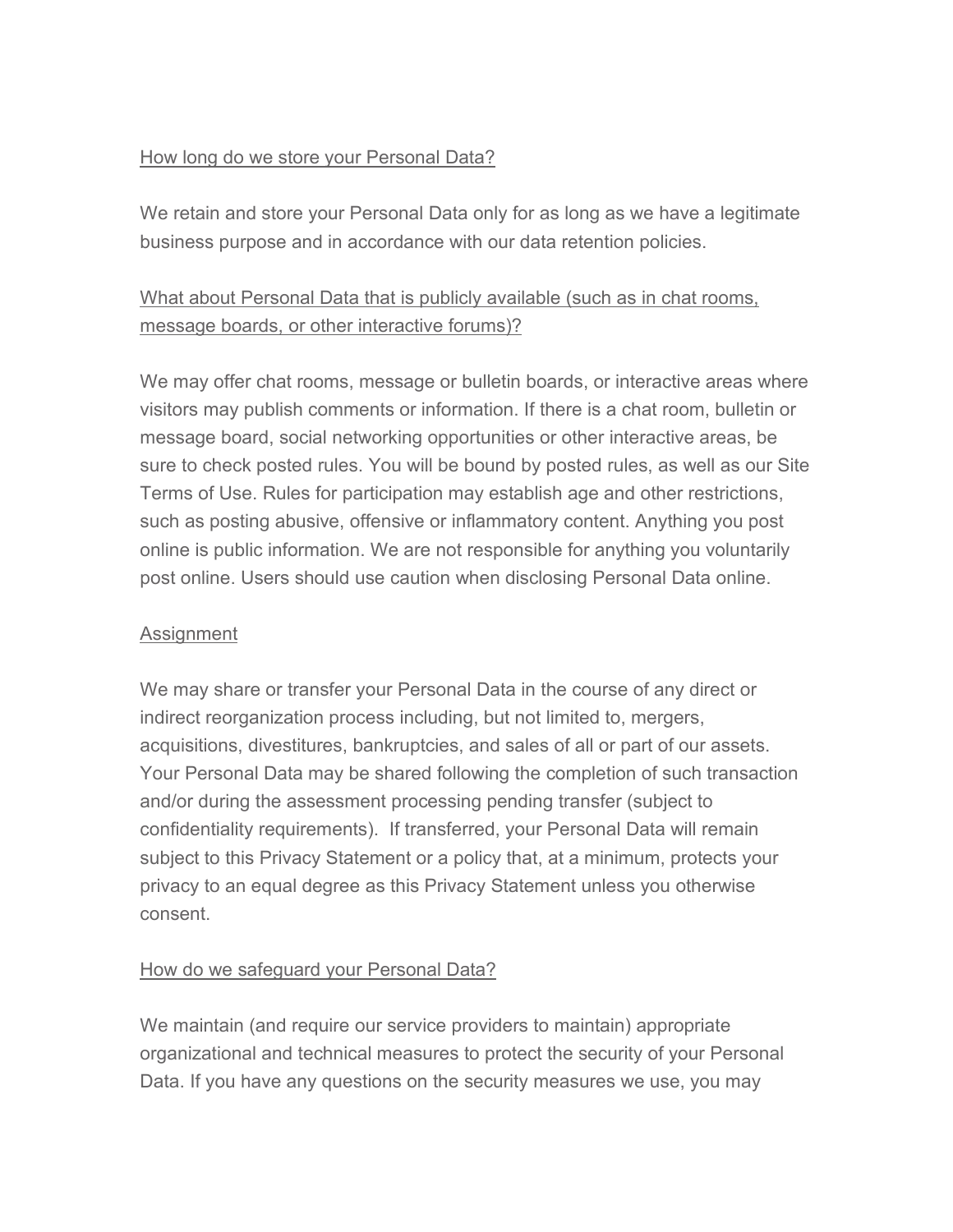contact us [using](https://privacyportal-eu-cdn.onetrust.com/dsarwebform/5f2759ff-9efe-412c-a3be-f13092d2c945/draft/52a0b366-5dde-4e9c-8c03-72676aac0cb7.html) the contact information provided at the top of this Privacy Statement.

We recommend that you also take additional measures to protect your Personal Data. For example, install up-to-date anti-virus software, close browsers after use, keep confidential your login credentials and passwords, and regularly update software and apps to ensure you have the latest security features.

#### International Transfer of Personal Data

If you choose to provide us with Personal Data, we may transfer that Personal Data to our affiliates and subsidiaries or to other third parties, in accordance with local law. We may also transfer your Personal Data across borders, from your country or jurisdiction to other countries or jurisdictions in accordance with legal requirements. Mars primarily uses European Union Commission Standard Contractual Clauses for data transfers from the European Union, the EEA, the UK and Switzerland to countries outside the EEA (including the UK). For transfers between other jurisdictions, Mars may rely on other legal mechanisms for international transfer, as appropriate under the relevant law.

#### **Laws and Rights that May Apply to You**

Depending on your residence, the rights available to you may differ in some respects. Mars will respond to any rights request in accordance with local legal regulations.

If you wish to make a request related to any of the rights set forth below, please reach out to us using the contact information provided above.

### **Right of access**

You may have the right to get confirmation about whether or not your Personal Data is being processed. If so, you may have the right to access the Personal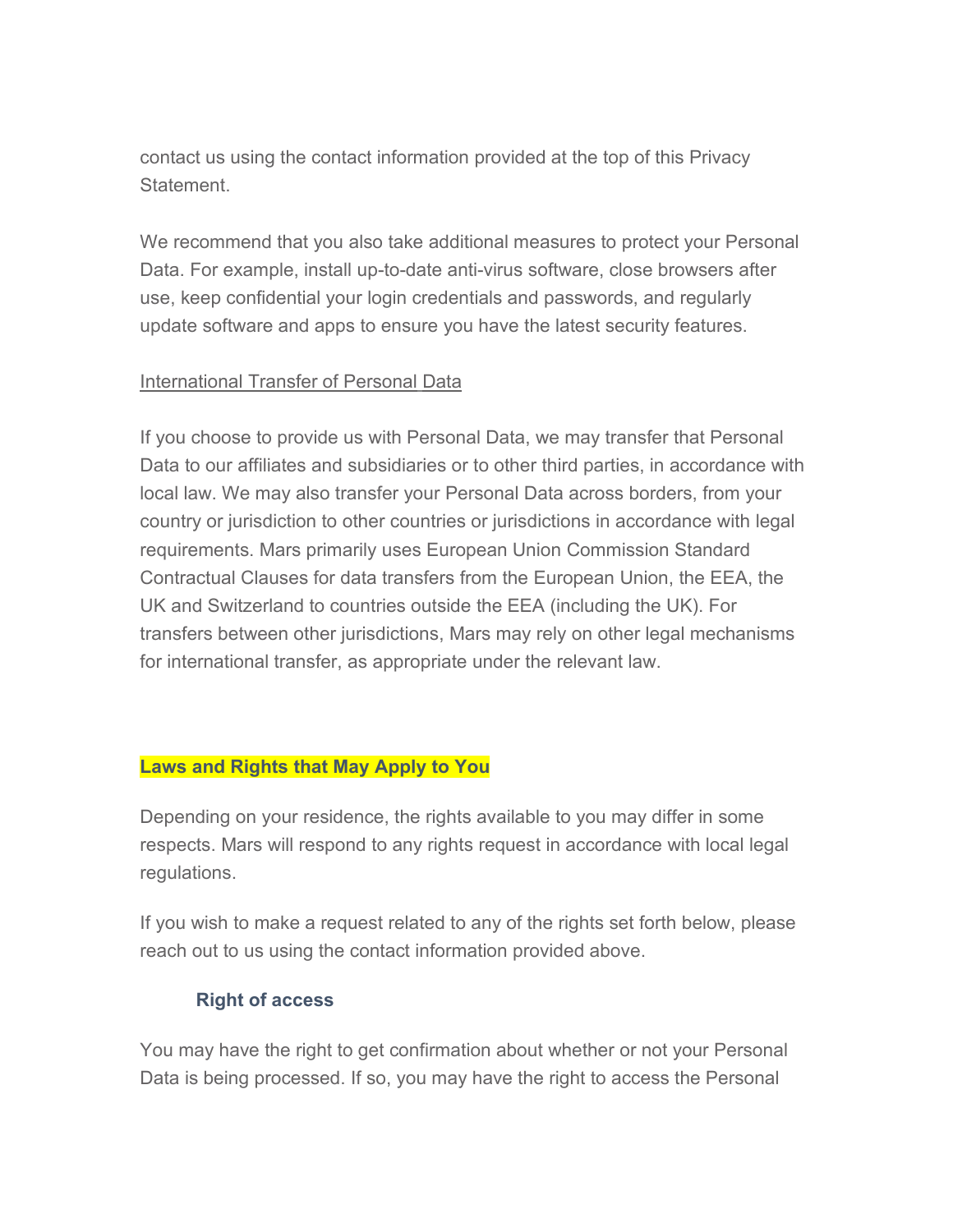Data and other information, such as the purposes, the categories of Personal Data, the recipients (or categories of recipients) to whom the Personal Data have been or will be disclosed, for particular recipients in third countries or international organisations, where possible, the predicted period that the Personal Data will be stored, or, if not possible, the criteria used to determine that period, your rights, etc.

Where feasible and permitted by law, we will provide a copy of the Personal Data we are processing. For any further copies, we may charge a reasonable fee based on administrative costs. If you make the request by electronic means, and unless otherwise requested, the information shall be provided in electronic form.

## **Right to rectification**

You may have the right to rectify or complete your Personal Data if inaccurate or incomplete.

## **Right to erasure ('right to be forgotten')**

You may have the right to the erasure of your Personal Data in certain circumstances. For examples, see below.

- Your Personal Data are no longer necessary for the purposes for which they were processed
- You withdraw your consent on which the processing is based, and we have no other legal ground for the processing
- You object to the processing and there are no overriding legitimate grounds for the processing
- Your Personal Data have been unlawfully processed
- Your Personal Data have to be erased for compliance with a legal obligation to which we are subject

This right shall not apply to the extent that processing is necessary for the below purposes.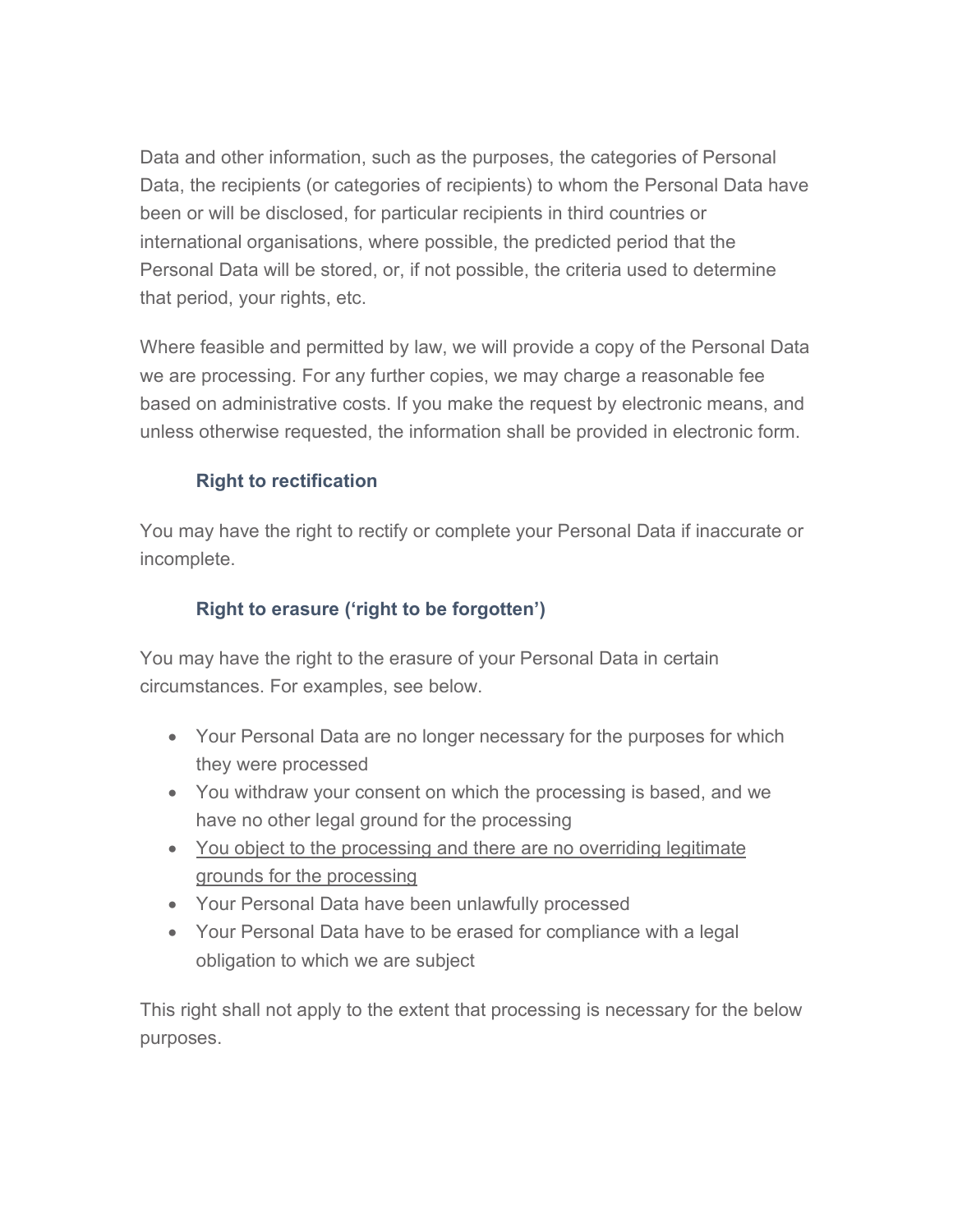- For exercising the right of freedom of expression and information
- For compliance with a legal obligation which requires processing by a law to which we are subject
- For the performance of a task carried out in the public interest
- For reasons of public interest in the area of public health
- For archiving purposes in the public interest, scientific or historical research purposes or statistical purposes
- For the establishment, exercise or defence of our legal claims

# **Right to restriction of processing**

You may have the right to restrict the processing for the below reasons.

- You contest the accuracy of your Personal Data, for a period enabling us to verify the accuracy of the Personal Data
- The processing is unlawful and you oppose the erasure of the Personal Data and request the restriction of their use
- We no longer need the Personal Data for the purposes of the processing, but they are required by you for the establishment, exercise or defence of legal claims
- You exercised your right to object to processing pending the verification whether our legitimate grounds override yours

# **Right to data portability**

You may have the right to receive the Personal Data that you have given us, in a structured, commonly used and machine-readable format. You have the right to send that Personal Data to another controller, if the processing is based on consent pursuant or on a contract and is carried out by automated means.

# **Right to object**

**You may have the right to object, on grounds relating to your particular situation, to processing of your Personal Data which is based on our legitimate purposes. In particular, you may have the right to object to your**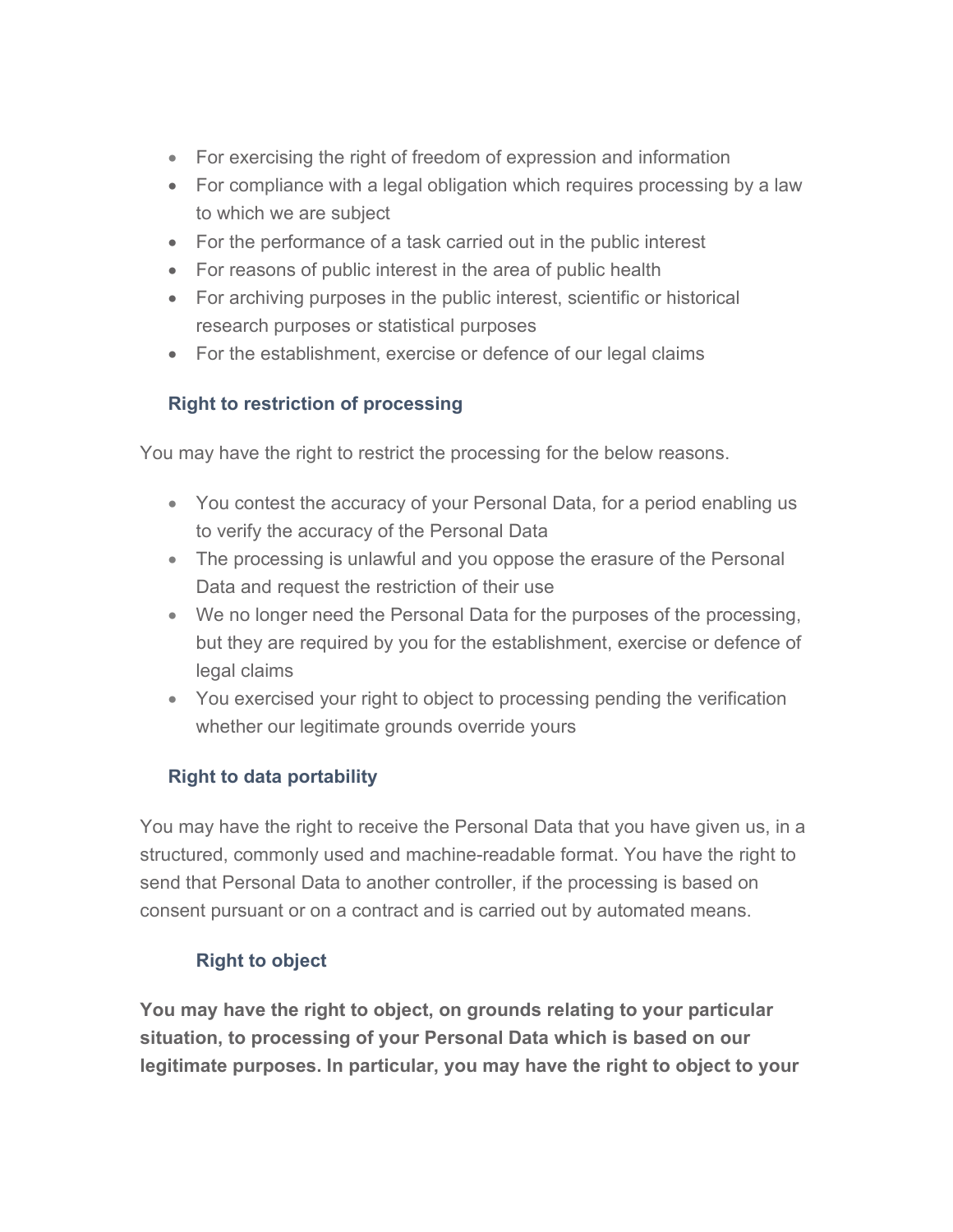**Personal Data being combined across the Mars family on the basis of our legitimate interest. We will stop processing the Personal Data unless we have compelling legitimate grounds for the processing which override the interests, rights and freedoms of the data subject or for the establishment, exercise or defence of legal claims. If Personal Data is processed for direct marketing purposes, including profiling, you may object at any time.**

## **Automated individual decision-making, including profiling**

You may have the right not to be subject to a decision based solely on automated processing, including profiling, except under certain exceptions under local law.

### **Right to withdraw consent**

Where the processing of Personal Data is based on your consent, you may have the right to withdraw consent at any time, without affecting the lawfulness of processing based on consent before withdrawal.

## **Right to anonymity**

You may also have a right to request anonymity. This means that your Personal Data would not be collected or processed. If you choose to exercise this right, we may not be able to provide you with your requested goods or services.

### **Right to lodge a complaint with a supervisory authority**

You may have the right to lodge a complaint with a supervisory authority.

### **Right to opt-out of the sale of your Personal Data**

You may have the right to "opt out" of the sale of your Personal Data to third parties (or, for consumers who are under 16 years old, the right not to have their Personal Data sold absent their, or their parent's, opt-in). To exercise this right, you may submit a request using the form provided above and/or the "Do Not Sell My Personal Information" link above.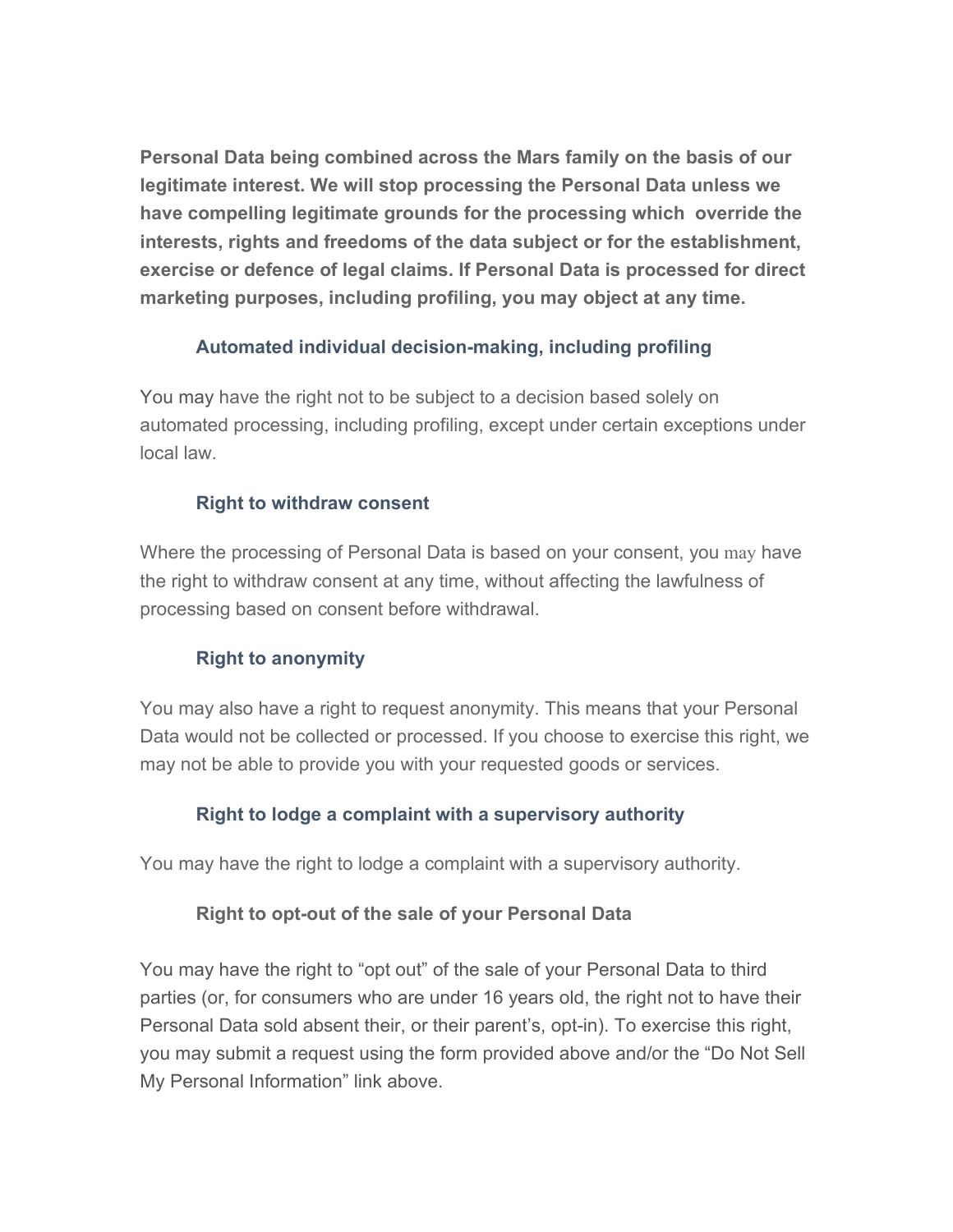## **Right to Non-Discrimination**

You may have the right to non-discrimination, to receive equal service and pricing from a business, even after exercising your rights.

## **Shine the Light Disclosure**

California law allows California residents to request certain information regarding our disclosure of Personal Data to third parties for their direct marketing purposes. To make such a request, please put "Shine the Light" in the "Request Details" portion of your request on the form above or in the subject line, if submitted by e-mail.

Note that there are restrictions on the number of times you can exercise some of these rights. You may designate an authorized agent to make a request on your behalf. The agent must provide proof of your authorization. We may deny a request from an agent that does not submit proof that they have been authorized by you to act on your behalf.

We may need to verify your request before completing it. For example, we may ask you to confirm data points we already have about you. We will only use Personal Data provided in a request to verify the requestor's identity or authority.

## Financial Incentives

We may offer various financial incentives from time to time. The terms of the financial incentive will be provided at the time you sign up for the financial incentive. You may withdraw from any of the financial incentives. In calculating these offers, we consider the expenses related to the offer and the value of your data.

## How We Respond to Do-Not-Track Disclosures